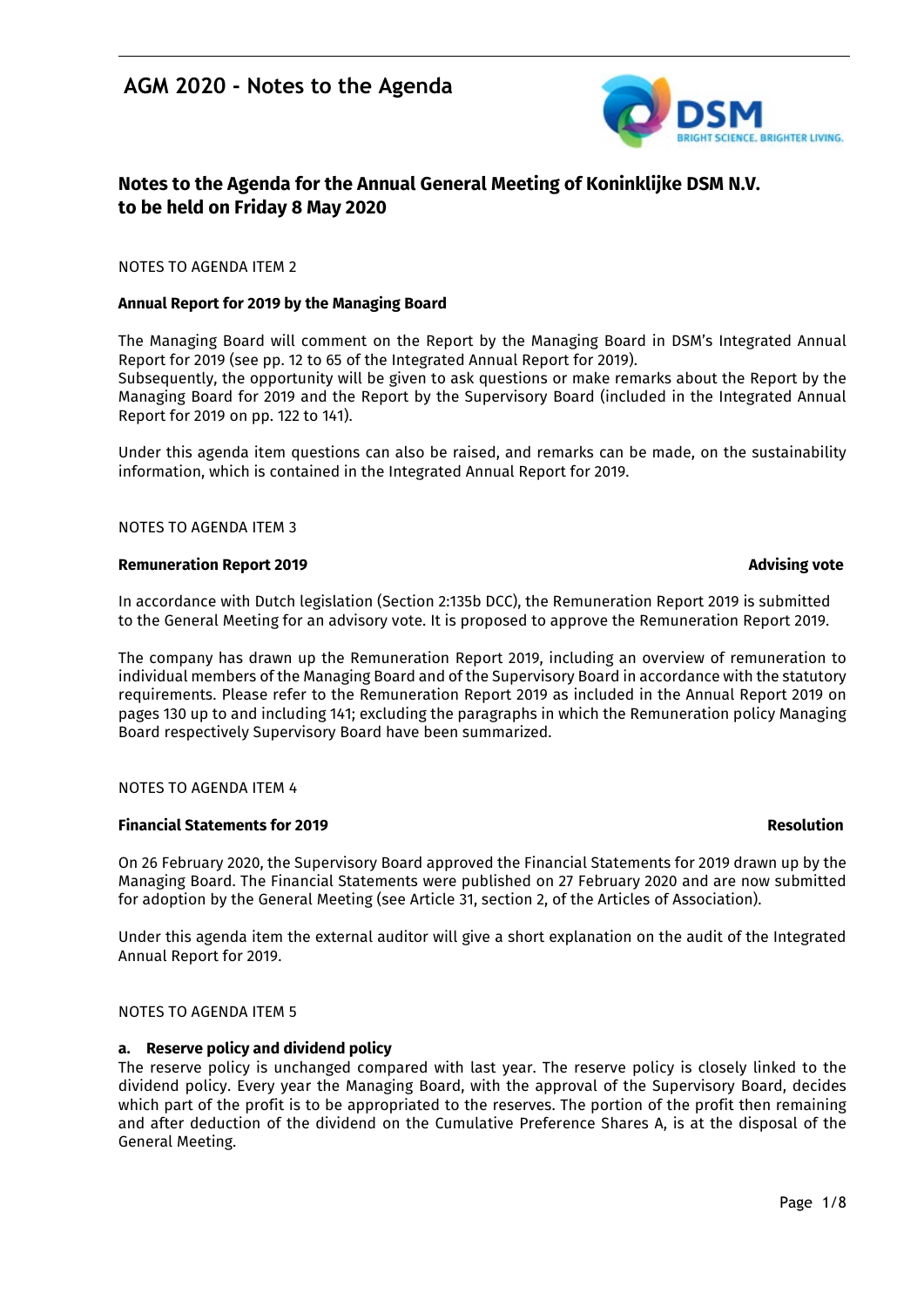

The dividend that the company pays its ordinary shareholders depends on business conditions, the company's financial performance and other relevant factors. DSM aims to provide a stable and preferably rising dividend. The Managing Board, with the approval of the Supervisory Board, may propose that the dividend will be distributed in cash or in ordinary shares of DSM, at the discretion of the ordinary shareholder.

The Cumulative Preference Shares A are, in accordance with article 32, section 3, of the Articles of Association, entitled to a dividend for the financial year 2019 which is equivalent to the dividend yield of the ordinary shares over 2019, which would be - if resolution 5b will be adopted by the AGM – about 2.31%. This percentage may be increased or decreased by a mark-up or discount of no more than one hundred (100) basis points, to be determined by the Managing Board in consultation with the Supervisory Board. The Managing Board in consultation with the Supervisory Board has decided to use their discretionary option and to set the dividend percentage on the Cumulative Preference Shares A at 3.26%. As the basis for the computation of the dividend on the Preference Shares A amounts to €5.2942 per share, the total dividend for 2019 equals to €0.17259 per share, which is identical to the total dividend paid on the Cumulative Preference Shares A over 2016, 2017, and 2018, respectively. While the proposed dividend for the ordinary shareholders will increase by about 4% versus 2018, the Managing Board, in consultation with the Supervisory Board, felt it appropriate to keep the dividend on the Cumulative Preference Shares A equal to that paid over 2018.

### **b. Adoption of the dividend on ordinary shares for 2019 Resolution**

With the approval of the Supervisory Board, the Managing Board is presenting to the General Meeting for adoption the proposal that the dividend per ordinary share to be paid for 2019 will be €2.40 (see Article 32, section 5, of the Articles of Association), an increase of €0.10 (4%) from the €2.30 paid for 2018. An interim dividend of €0.77 per ordinary share having been paid in August 2019, the final dividend thus amounts to €1.63 per ordinary share.

At the discretion of the shareholder, the final dividend will be made available in cash or, under the conditions set out below, in ordinary shares of DSM. The period in which this choice can be made is from 14 May 2020 to 27 May 2020 (3.00 pm CET). To the extent the final dividend is paid out in shares, these shares will be primarily transferred out of the own shares DSM holds in stock. Should the total number of own shares not be sufficient, additional shares will be acquired. The stock dividend is paid up from the tax-exempt share premium reserve and thus free from withholding tax in the Netherlands. Where shareholders have opted to receive their dividend in shares, the corresponding cash value of €1.63 per ordinary share will be deducted from the profit attributable to shareholders and added to the reserves. In order to avoid negative tax consequences for DSM, a maximum of 40% of the total dividend amount is available for stock dividend. If shareholders in total wish to receive in aggregate a distribution in shares which exceeds this maximum percentage of the total dividend, those shareholders who have opted for distribution in the form of shares will receive their stock dividend on a pro rata basis, with the remainder being distributed in cash.

The conversion rate of the stock dividend to that of the cash dividend will be determined on 28 May 2020 based on the Volume Weighted Average Price ('VWAP') of all DSM shares traded on Euronext Amsterdam ('Euronext') over a period of five trading days from 21 May 2020 up to and including 27 May 2020. The value of the stock dividend, based on this VWAP, will - subject to rounding - be equal to the cash dividend. There will be no trading in stock dividend rights.

The ex-dividend date will be 12 May 2020, the record date 13 May 2020 and the dividend will be payable as from 3 June 2020.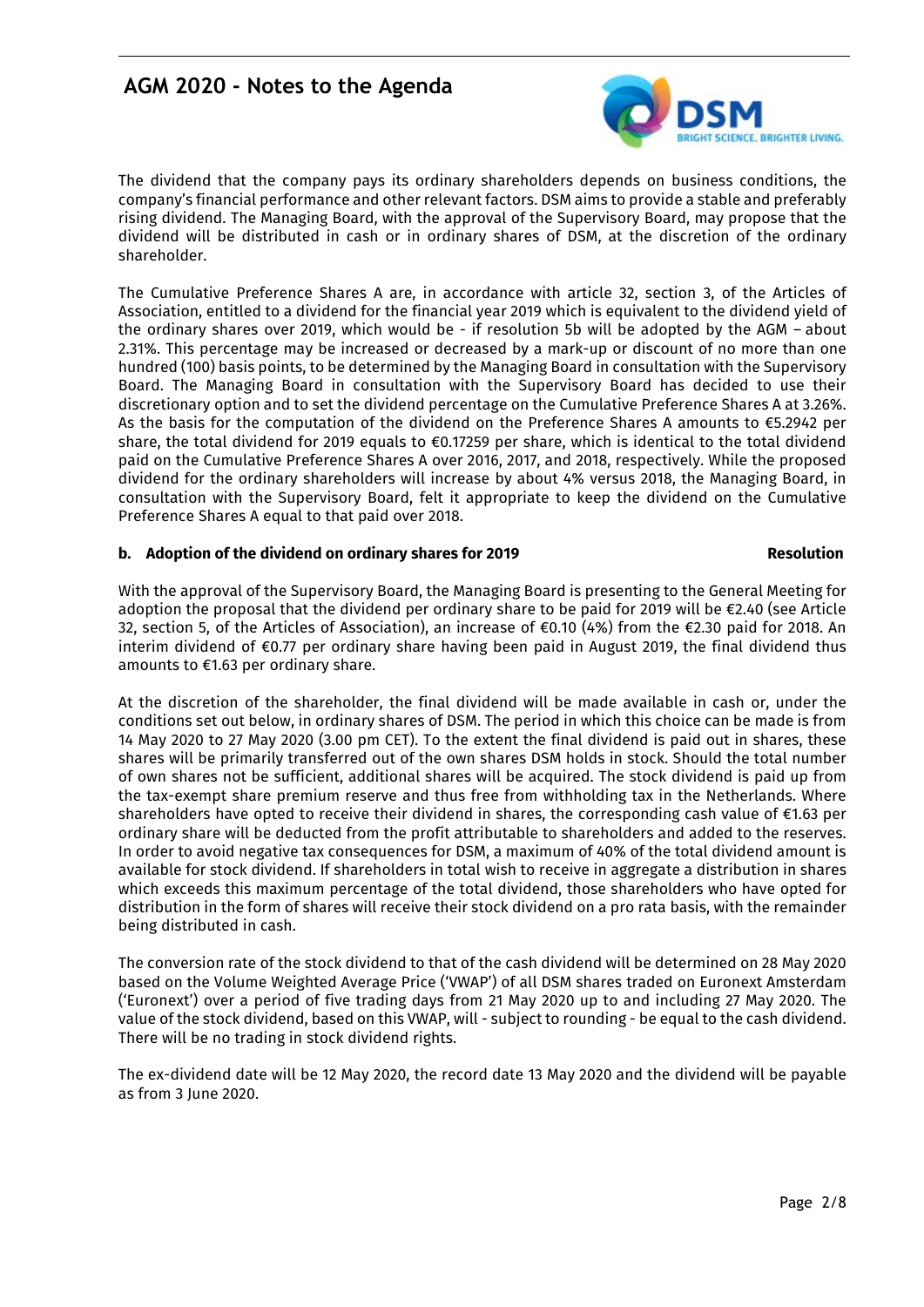### NOTES TO AGENDA ITEM 6

#### **a. Release from liability of the members of the Managing Board Resolution**

It is proposed that the members of the Managing Board be released from liability in respect of their managerial activities (see Article 31, section 3, of the Articles of Association).

#### **b. Release from liability of the members of the Supervisory Board Resolution**

It is proposed that the members of the Supervisory Board be released from liability in respect of their supervisory role (see Article 31, section 3, of the Articles of Association).

NOTES TO AGENDA ITEM 7

### **a. Reappointment of Rob Routs as a member of the Supervisory Board Resolution**

According to the rotation schedule, in 2020 Mr. R. Routs is due to resign, but available for reappointment.

In accordance with Article 24, section 2, of the Articles of Association, the Supervisory Board nominates Mr. Routs for reappointment as a member of the Supervisory Board of DSM on the basis of his extensive international experience, his knowledge of the (petro)chemical industry, his broad experience in the management of corporations and his qualities as Chairman of DSM's Supervisory Board as demonstrated during the past ten years of which 9 years as Chairman. To facilitate a smooth transfer and continuity to the new Co-CEO leadership structure, it is proposed that Mr. Routs be reappointed for a last two years term. With the nomination of Mr. Routs, the Supervisory Board maintains a strong profile in the areas of general management, strategy, risk, manufacturing & operations and safety. Mr. Routs is an independent member of the Supervisory Board within the meaning of the Dutch corporate governance code and Article 1.5 of the Supervisory Board Regulations.

It is proposed that the General Meeting reappoints Mr. Routs as a member of the Supervisory Board of DSM in accordance with the nomination of the Supervisory Board with effect from 8 May 2020 for a period of two years, ending by close of the AGM to be held in 2022.

Mr. Rob Routs was born in 1946 and is a Dutch national. He received a Master's degree in Chemical Engineering from the Technical University of Eindhoven (Netherlands) and holds a Ph.D. in Technical Sciences. Mr. Routs has worked for the Royal Dutch Shell group until his retirement in 2008. He held various positions within Shell, both in the Netherlands and abroad. His last position was Executive Director Downstream and member of the Board of Royal Dutch Shell plc. Since his retirement Mr. Routs has built up a broad portfolio of non-executive roles making him an experienced Supervisory Board chair and member.

Currently, Mr. Routs is a non-executive member of the Board of Directors of AECOM and ATCO Group Ltd. He will step down from the board of Maersk Drilling as of April 2020.

Mr. Routs holds no DSM shares.

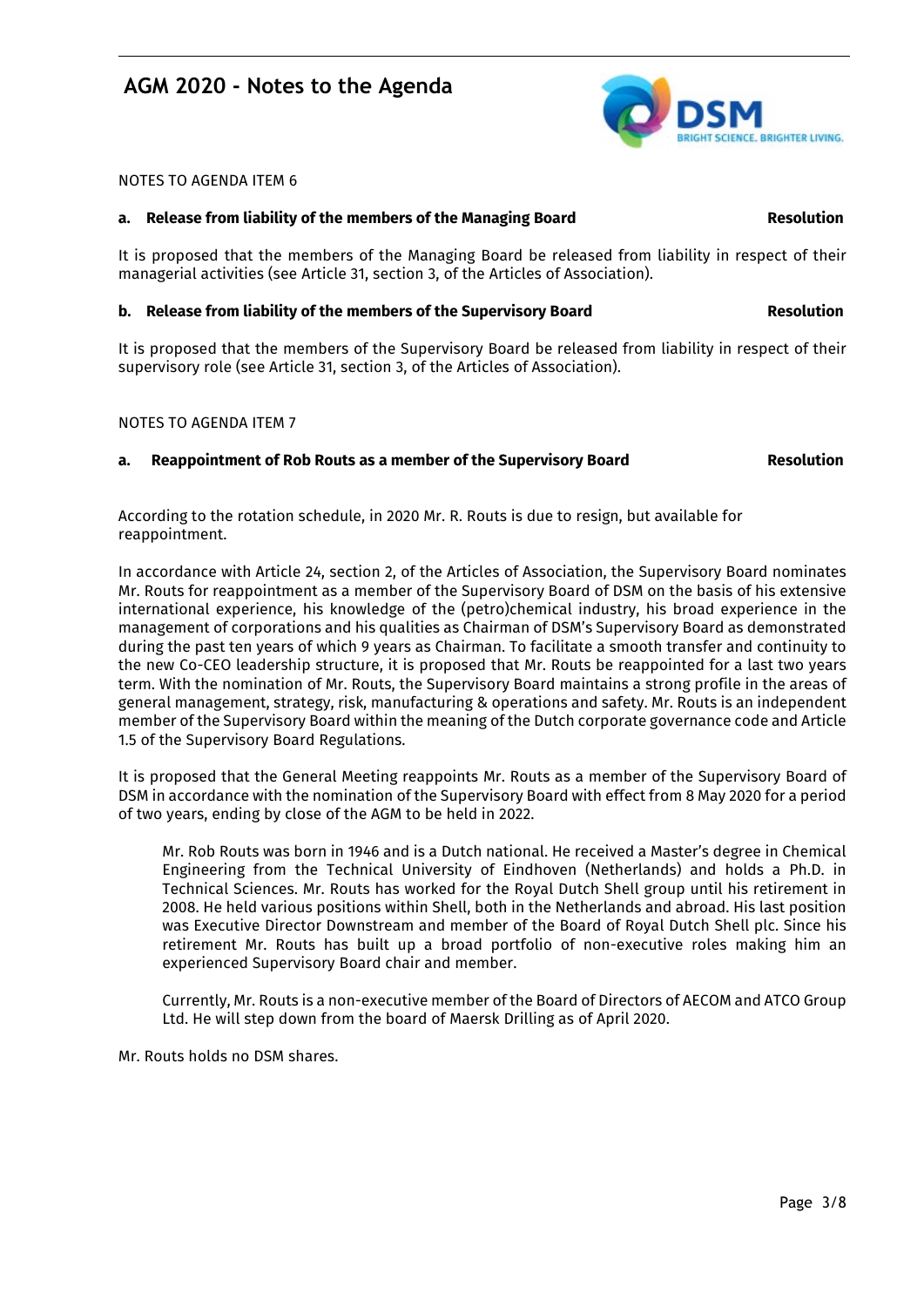

#### **b. Reappointment of Eileen Kennedy as a member of the Supervisory Board Resolution**

According to the rotation schedule, in 2020 Mrs. E. Kennedy is due to resign, but available for reappointment.

In accordance with Article 24, section 2, of the Articles of Association, the Supervisory Board nominates Mrs. Kennedy for reappointment as a member of the Supervisory Board of DSM on the basis of her broad and in-depth nutrition knowledge and her qualities as Supervisory Board member as demonstrated during her past two periods as member of DSM's Supervisory Board. With the nomination of Mrs. Kennedy, the Supervisory Board maintains a strong profile in the areas of DSM's Nutrition business, R&D and sustainability. Mrs. Kennedy is an independent member of the Supervisory Board within the meaning of the Dutch corporate governance code and Article 1.5 of the Supervisory Board Regulations.

It is proposed that the General Meeting reappoints Mrs. Kennedy as a member of the Supervisory Board of DSM in accordance with the nomination of the Supervisory Board with effect from 8 May 2020 for a period of two years, ending by close of the AGM to be held in 2022.

Mrs. Eileen Kennedy was born in 1947 and is an American national. Mrs. Kennedy is a nutritionist and holds a Doctor of Science degree from Harvard University, School of Public Health, Nutrition Department (Boston, USA). Currently, Mrs. Kennedy is Professor of Nutrition Friedman School of Nutrition Science and Policy at Tufts University in Boston (USA) and Former Dean. Prior positions include Global Executive Director of the International Life Sciences Institute (Washington D.C., USA) and Under Secretary for Research, Education and Economics at the US Department of Agriculture.

Mrs. Kennedy was a member of the High-Level Panel of Experts on Food Security and Nutrition of the UN Committee on World Food Security and is Chair of the Sight & Life Foundation board of directors. She also is a fellow of the American Society of Nutrition, the highest level bestowed by the organization.

Mrs. Kennedy holds no DSM shares.

#### **c. Reappointment of Mr. Pradeep Pant as a member of the Supervisory Board Resolution**

According to the rotation schedule, in 2020 Mr. P. Pant is due to resign, but available for reappointment.

In accordance with Article 24, section 2, of the Articles of Association, the Supervisory Board nominates Mr. Pant for reappointment as a member of the Supervisory Board of DSM on the basis of his extensive experience in FMCG (Fast Moving Consumer Goods) and bringing products and services to market across territories, in particular in the Asia-Pacific region, his deep understanding of market dynamics and cultural diversity, and for his qualities as Supervisory Board member as demonstrated during his past first period as member of DSM's Supervisory Board. With the nomination of Mr. Pant, the Supervisory Board maintains its profile in the fields of marketing & sales, emerging economies and DSM's Nutrition business. Mr. Pant is an independent member of the Supervisory Board within the meaning of the Dutch corporate governance code and Article 1.5 of the Supervisory Board Regulations.

It is proposed that the General Meeting reappoints Mr. Pant as a member of the Supervisory Board of DSM in accordance with the nomination of the Supervisory Board with effect from 8 May 2020 for a period of four years, ending by close of the AGM to be held in 2024.

Mr. Pradeep Pant was born in 1953 and is a Singaporean national. He received a Master's degree in Management Studies from the Jamnalal Bajaj Institute of Management Studies of Mumbai University India and holds a Bachelor of Arts with honors, Economics of the University of Delhi, India. Since 2015 Mr. Pant is President of his own consulting firm, the Pant Consulting Pte Ltd.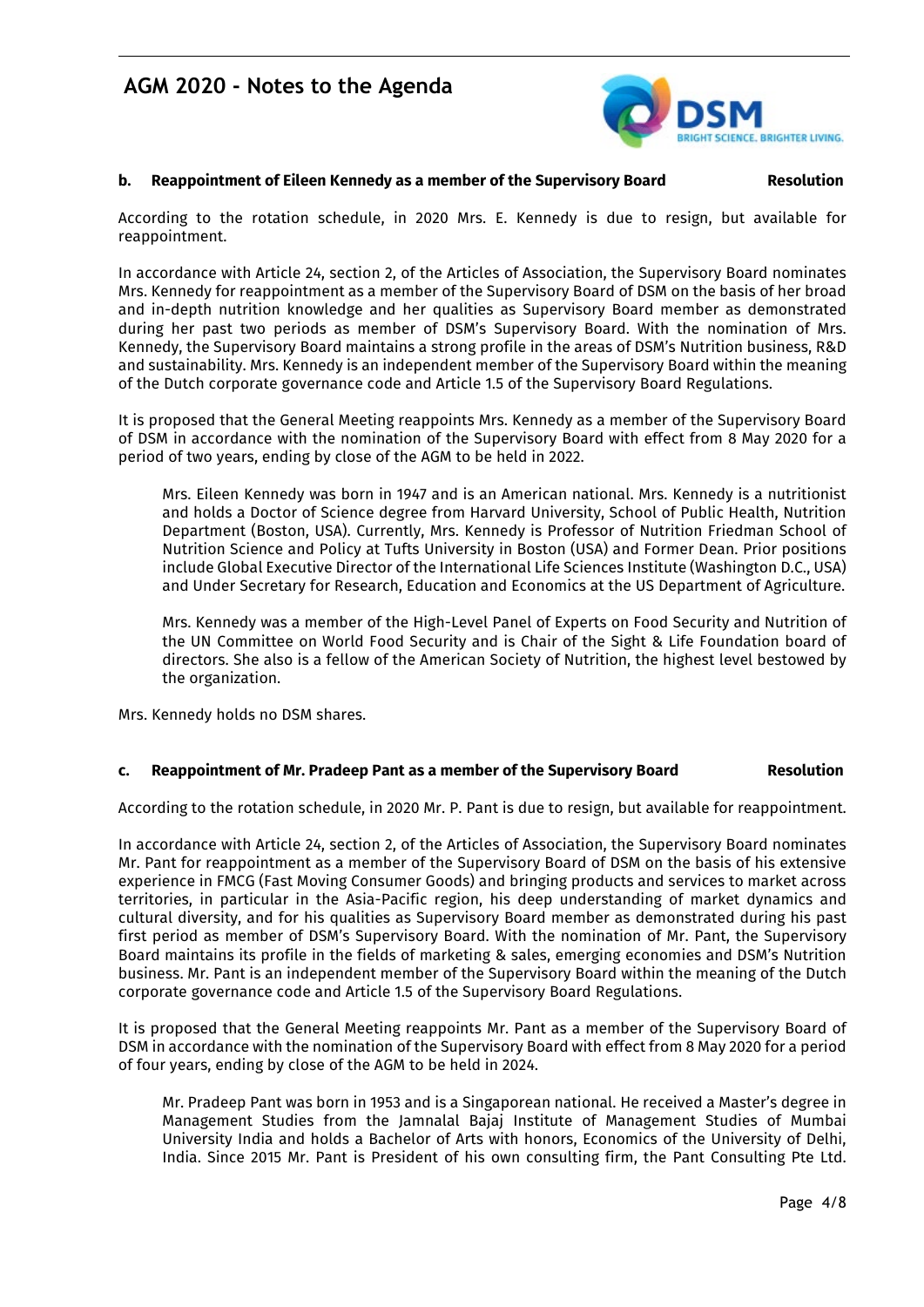

Before that he was Executive VP and President Asia Pacific and Eastern Europe, Middle East and Africa (EEMEA) at Kraft Foods/Mondelez International. At Fonterra Brands Asia he was the Regional Managing Director Asia, Africa, Middle East. Mr. Pant has been 15 years with The Gillette Corporation spanning marketing, sales and general management across global emerging markets. Before that he held roles with Nestlé, J. Walter Thompson and Tatas – Voltas/Lakme, all in India.

Currently, Mr. Pant is Honorary Council Member of the Food Industry Asia, non-executive director of Max India, Max BUPA Health Insurance Co Ltd., MAX Life Insurance Co Ltd. and Antara Senior Living Ltd. (all in India), and President of Pant Consulting Pte Ltd., in which capacity he is a (strategic) advisor to a.o. Aptar Group Inc (US) and Cerracap Ventures LLC (US).

Mr. Pant holds no DSM shares.

#### **d. Appointment of Thomas Leysen as a member of the Supervisory Board Resolution**

In accordance with Article 24, section 2, of the Articles of Association, the Supervisory Board nominates Mr. Leysen for appointment as a member of the Supervisory Board of DSM on the basis of his broad international business experience, and especially his experience in leading comprehensive portfolio changes making businesses more sustainable, his knowledge of technology based businesses and his experience in managing large corporations. Mr. Leysen is an independent member of the Supervisory Board within the meaning of the Dutch corporate governance code and Article 1.5 of the Supervisory Board Regulations.

It is proposed that the Annual General Meeting appoints Mr. Leysen as a member of the Supervisory Board of DSM in accordance with the nomination of the Supervisory Board with effect from 8 May 2020 for a period of four years, ending by close of the AGM to be held in 2024.

Mr. Leysen was born in 1960 and is a Belgian national. He holds a Master's Degree in Law from the Katholieke Universiteit Leuven (Belgium). From 2000 till 2008 Mr. Leysen was CEO of Umicore. Under his leadership the company was transformed from a metal producer to a materials technology group with a focus on clean technologies and leading global positions in rechargeable battery materials, automotive catalysts and precious metals recycling. In 2008, he became Umicore's Chairman of the Board.

Mr. Leysen is also the Chairman of Mediahuis (a media company which is a leading publisher in Belgium and The Netherlands). Through his holdings in Mediahuis Partners (the holding of Mediahuis) Mr. Leysen is also a main shareholder in Mediahuis. It has been announced that at the 2020 AGM Mr. Leysen will step down from his current Chairmanship of KBC Group (a banking and insurance group with activities in Belgium, Central Europe and Ireland).

Mr. Leysen is a Chairman of the Belgian Corporate Governance Commission and the King Baudouin Foundation. From 2008 till 2011 he was chairman of the Federation of Enterprises in Belgium (VBO-FEB). He was a member of the Global Advisory Board of Toyota till 2018.

In 2015, following his long commitment to the promotion of sustainable development, Mr. Leysen was the founding Chairman of The Shift, a coalition of enterprises and nongovernmental organizations in Belgium. He stepped down in 2018.

Mr. Leysen holds 5,035 DSM shares.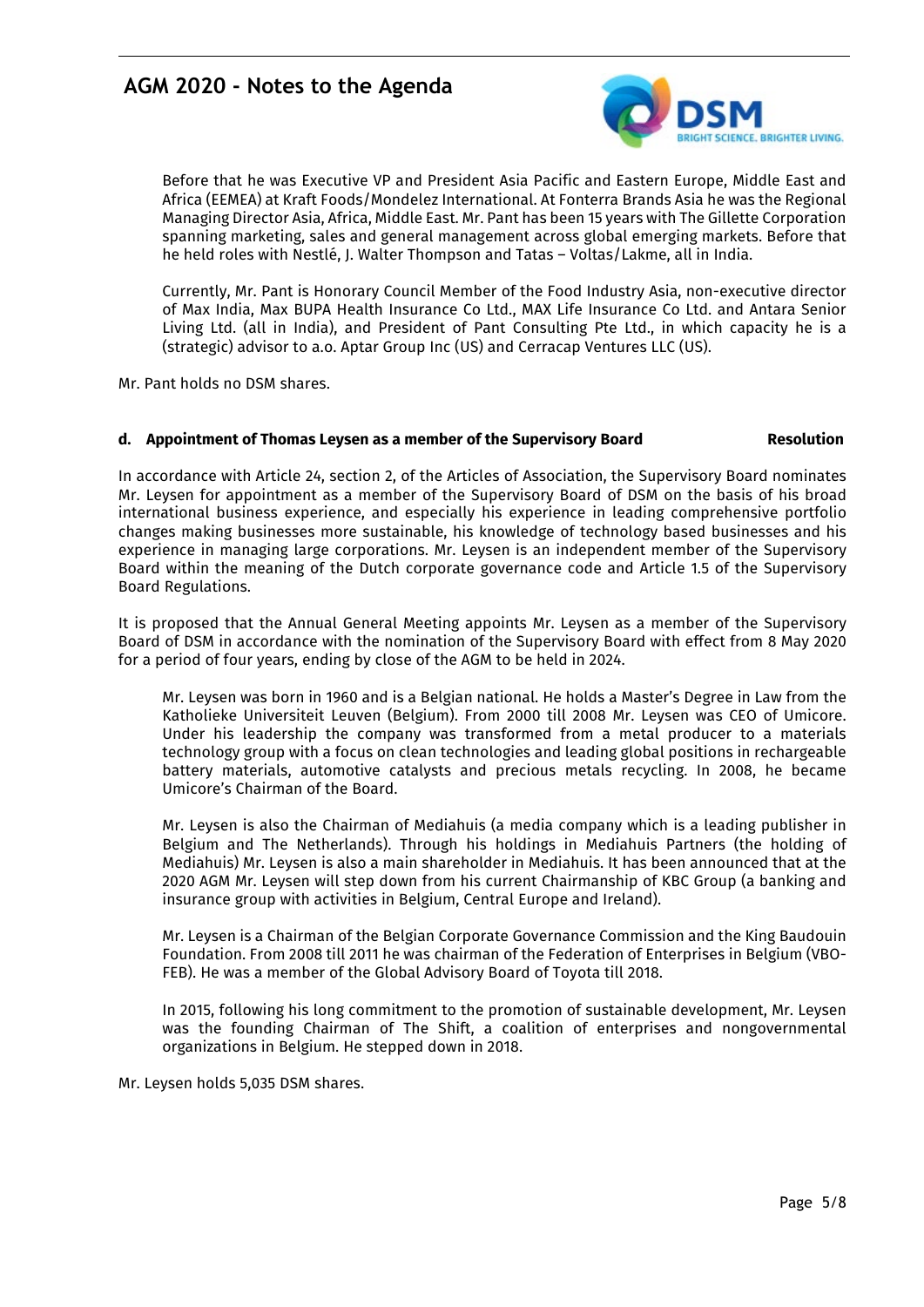

NOTES TO AGENDA ITEM 8

#### **Reappointment of the External Auditor Resolution**

At the 2014 Annual General Meeting, KPMG Accountants N.V. was appointed as the independent auditor for Koninklijke DSM N.V. and engaged for an initial three-year term covering 2015, 2016 and 2017. At the Annual General Meeting of 2017, 2018, and 2019, respectively, KPMG Accountants N.V. was reappointed for 2018, 2019, and 2020. Following the recommendation of the Audit Committee and the Managing Board, the Supervisory Board proposes to reappoint KPMG Accountants N.V. as the independent external auditor for the year 2021.

The proposal to reappoint KPMG is based on the Audit Committee's own assessment of KPMG, among others through discussions with KPMG in the absence of management, as well as the outcome of an evaluation among DSM executives. The Audit Committee conducts a more in-depth evaluation once every three years; in the two other years, a lighter evaluation is performed. For 2019, the lighter evaluation was performed. The auditor evaluations in prior years were positive and the outcome of the 2019 evaluation was positive as well.

#### NOTES TO AGENDA ITEM 9

#### **Powers of the Managing Board**

In order to be able to finance acquisitions in whole or in part through the issuance of shares, if necessary, service the option rights and shares granted to DSM managers and employees and/or make (interim) dividends available in the form of ordinary shares, it is desirable for the Managing Board to have restricted authority to issue ordinary shares and to grant rights to subscribe for ordinary shares.

In accordance with Articles 10 and 11 of the Articles of Association, the General Meeting, by virtue of the resolution adopted on 8 May 2019, has extended the period during which the Managing Board is authorized to issue shares and to limit or exclude the pre-emptive rights when issuing ordinary shares by 18 months. This authorization will therefore end on 8 November 2020 if it is not extended or renewed. The duration of the authorization is restricted by Dutch law to a maximum of five years. However, as in previous years, it is proposed that the authorization is granted to a date 18 months from the date of this General Meeting.

Resolutions whereby the Managing Board exercises these powers to issue ordinary shares and to limit or exclude the pre-emptive rights when issuing ordinary shares, are subject to approval by the Supervisory Board.

#### a. Authorization of the Managing Board to issue up to 10% ordinary shares and Resolution **to exclude pre-emptive rights**

A proposal is submitted to the General Meeting to designate the Managing Board as the corporate body authorized:

1) to issue ordinary shares, which includes the granting of rights to subscribe for ordinary shares as provided for in Article 10 of the Articles of Association, where this authorization of the Managing Board is limited to a number of ordinary shares with a nominal value amounting to 10% of the issued capital at the time of issue, and

2) to limit or exclude pre-emptive rights of existing shareholders, as provided for in Article 11 of the Articles of Association,

for a period of 18 months from the date of this General Meeting (i.e. up to and including 8 November 2021).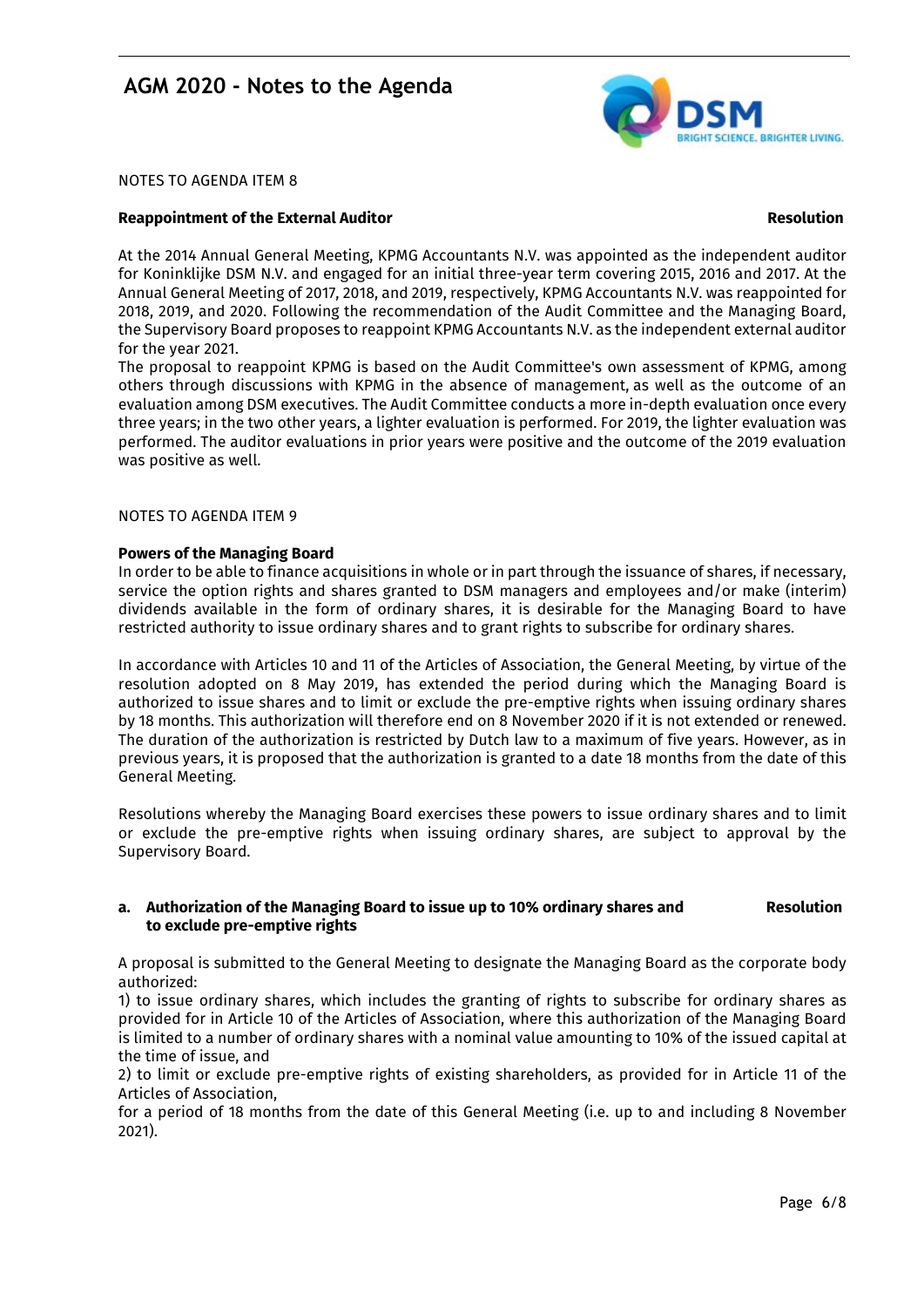

The issue price will be determined by the Managing Board and shall as much as possible be calculated on the basis of the trading prices of ordinary shares on the Euronext Amsterdam Exchange.

Currently, DSM has no plans to make use of the authority sought under this proposal, other than servicing the option rights and shares granted to DSM managers and employees and the settlement thereof, and/or making available (interim) dividends in the form of ordinary shares.

This resolution will replace the current authorizations of the Managing Board to issue shares and to exclude pre-emptive rights granted by the General Meeting on 8 May 2019.

### **b. Authorization of the Managing Board to issue an additional 10% ordinary shares Resolution in connection with a rights issue**

A proposal is submitted to the General Meeting to designate the Managing Board as the corporate body authorized:

1) to issue ordinary shares in connection with a rights issue only, where this authorization of the Managing Board is limited to a number of ordinary shares with a nominal value amounting to 10% of the issued capital at the time of issue, and

2) in connection therewith to limit or exclude statutory pre-emptive rights of existing shareholders in order to make such limitations or exclusions or other arrangements as the Managing Board may deem necessary or expedient in the context of a rights issue, but affording eligible existing shareholders contractual pre-emptive rights to subscribe for the new shares in proportion to their shareholding in line with market practice in such a rights issue,

for a period of 18 months from the date of this General Meeting (i.e. up to and including 8 November 2021).

The proposed authorization will allow the Managing Board to be flexible and to react quickly to circumstances that require the issuance of ordinary shares. It will give the company flexibility in managing its capital position and to respond promptly to developments in the financial markets, should circumstances so require.

In line with market practice in rights issues the statutory pre-emptive rights will be excluded, in order to deal with legal or practical difficulties in relation to record dates, fractional entitlements, treasury shares or any restrictions, obligations, practical or legal constraints under the laws or requirements of any jurisdiction or regulatory body, but eligible existing shareholders will be afforded contractual preemptive rights to subscribe for the new shares in proportion to their shareholding. In line with market practice DSM currently intends to include (at least) the following categories of shareholders in such a rights issue:

a) qualified investors as well as retail investors in the Netherlands;

b) qualified investors in EU member states and in the US;

c) retail investors in EU member states where DSM has a significant retail investor base, or qualified or institutional investors in any jurisdiction (including the UK, Switzerland, Norway and Canada) provided that it is feasible to meet local requirements for making such an offering.

Shareholders who are not allowed to, do not elect to, or are unable to subscribe to a rights offering, are entitled to sell their rights in the market or receive any net financial benefit upon completion of a rump offering after the exercise period has ended.

Currently, DSM has no plans to make use of the authority sought under this proposal.